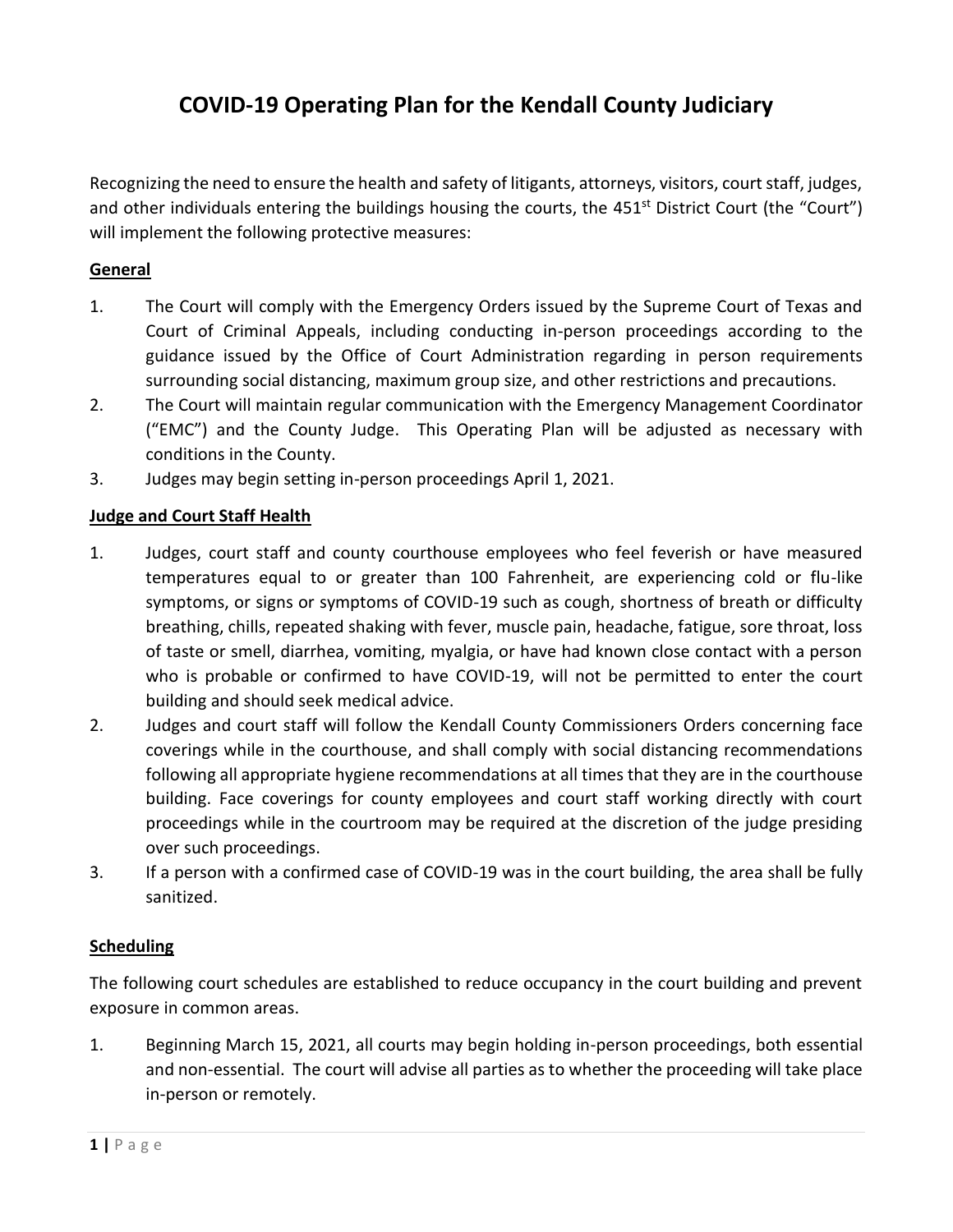- 2. All proceedings, with the exception of jury trials, scheduled to occur in-person may occur remotely (such as by teleconferencing, videoconferencing, or other means) upon request and good cause shown unless one or more litigants or other court participants are unable to successfully participate in a remote hearing for reasons beyond the court's control. A party to an in-person proceeding that desires to proceed remotely should confer in order to reach an agreement to proceed remotely. If the parties are unable to agree, the party seeking to proceed remotely must provide the court with good cause for proceeding remotely at least seven days, or as soon as practicable, prior to the scheduled hearing. If notification is not made within twenty-four hours, no accommodation will be made.
- 3. In-person jury trials are permitted in accordance with the 36<sup>th</sup> Emergency Order issued by the Supreme Court of Texas. Prior to proceeding with an in-person jury trial, the presiding judge must receive permission from the Local Administrative District Judge.
- 4. No two courts may hold in-person hearings or dockets in the same court building at the same time. This includes district court, county court at law, Title IVD court, child protection court, and justice court. Descending order of priority of settings shall be District Court, County Court at Law, Title IVD Court, and Justice Court. The Court Administrator shall communicate with other courts in the same building to ensure that in-person court proceedings do not overlap. The Court Administrator will take reasonable steps to ensure that Commissioner's Court meetings and other public meetings in the court building do not overlap with court settings utilizing the courthouse.
- 5. In-person criminal dockets may begin April 1, 2021. Such criminal dockets will be time staggered utilizing both Courtrooms if necessary. Parties should anticipate notice of a specific time for appearance within 24-48 hours of the appearance date.
- 6. Zoom hearings remain the preferred means for all civil matters but the presiding judge may require such hearing to proceed in-person as delineated above.

## **Vulnerable Populations**

- 1. Individuals age 65 to 72, who have no serious underlying health conditions such as high blood pressure, chronic lung disease, decreased lung capacity, diabetes, obesity, asthma, compromised immune systems (including by chemotherapy for cancer or other conditions requiring such therapy), or are receiving oxygen therapy, are considered to be Vulnerable Populations.
- 2. Individuals age 73 and over, and individuals of any age who have serious underlying health conditions, such as high blood pressure, chronic lung disease, decreased lung capacity, diabetes, obesity, asthma, compromised immune systems (including by chemotherapy for cancer or other conditions requiring such therapy), or are receiving oxygen therapy, are considered to be Highly Vulnerable Populations.
- 3. Individuals who are in Vulnerable Populations or Highly Vulnerable Populations are obligated to contact the court to identify themselves as a Vulnerable or Highly Vulnerable individual if they wish to receive accommodations. Accommodation may be made pursuant to this Operating Plan.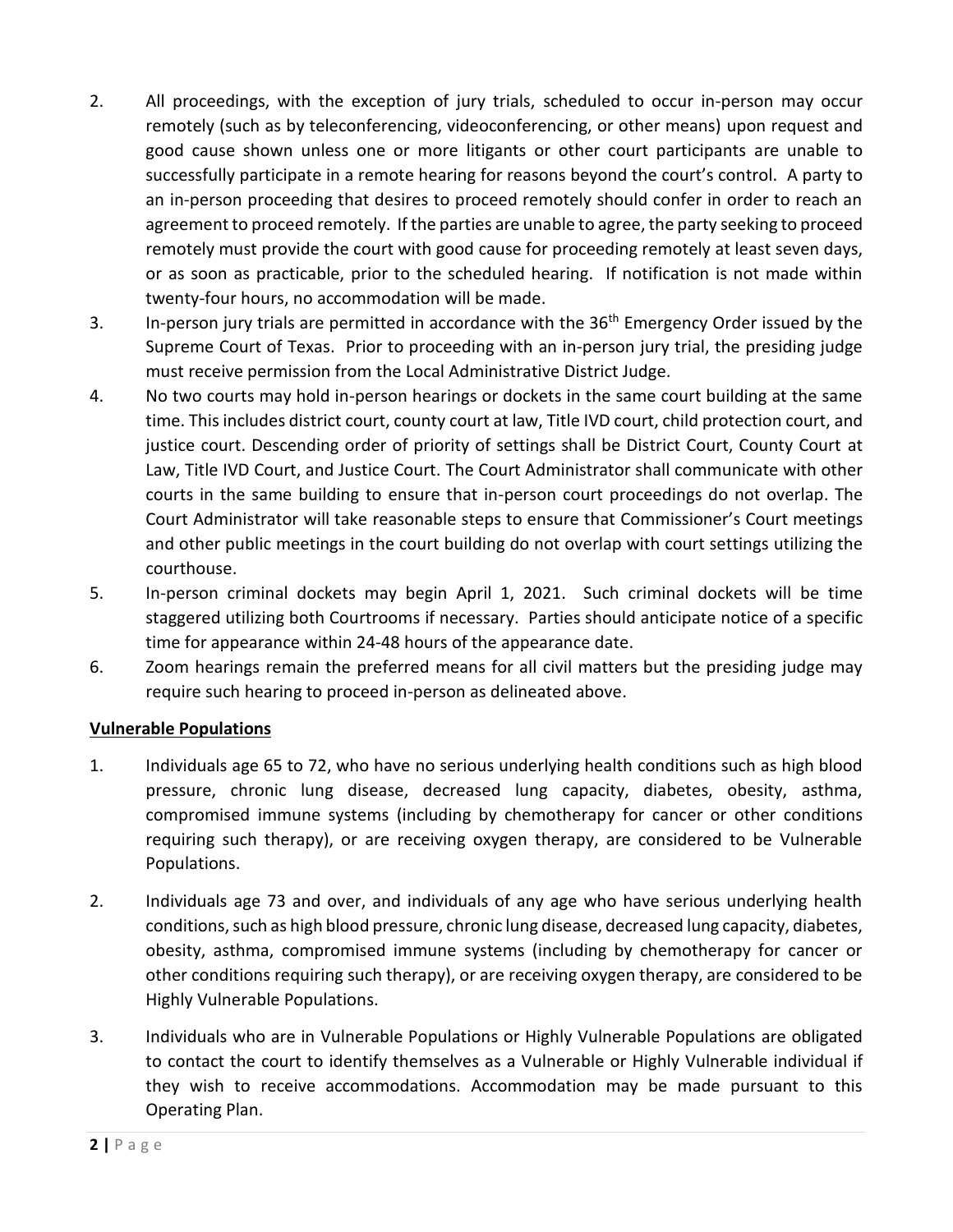4. Persons needing access to the Court in Vulnerable Populations and Highly Vulnerable Populations shall be permitted to enter court buildings and attend court proceedings, but shall make diligent efforts to resolve matters by submission or virtual hearing and video appearance. All those needed to attend Court in person will be provided with staggered hearing times to ensure proper social distancing can be accomplished at all times.

## **Social Distancing**

- 1. All persons not from the same household who are permitted in the court building will be required to maintain adequate social distancing.
- 2. In each courtroom, the counsel tables, witness stand, judge's bench, and clerk, court reporter, and bailiff seating have been arranged in such a way so that there is social distancing between each space or a partition has been erected.

# **Hygiene**

- 1. Hand sanitizer dispensers have been placed at the entrances to the building, outside of elevators on each floor, outside of each courtroom, and outside of bathrooms.
- 2. Tissues have been placed near the door of the courtroom, at counsel tables, at the witness stand, on the judges' benches, and in the hallways.
- 3. The Department of State Health Service's "Stop the Spread of Germs Flyer" has been posted in multiple locations on each floor of the court building.
- 4. When Court is in session, the door will remain open to the greatest extent possible in order to minimize the need to touch the door handle.

# **Screening**

- 1. When individuals attempt to enter the court building, an infrared thermometer to determine the temperature of the individual. Individuals whose temperature equals or exceeds 100.0ºF will be refused admittance to the court building.
- 2. Inmates being transported from the jail to the court building will be screened for symptoms of COVID-19 and have their temperature taken prior to transport. Inmates with symptoms or a temperature equal to or above 99.6ºF will not be transported to the court building.
- 3. Staff who are screening individuals entering the court building will be provided personal protective equipment, including face masks and gloves.

## **Face Coverings**

- 1. All individuals entering the court building will be required to wear face coverings as required by the Kendall County Commissioners Court, except that judges presiding over court proceedings may alter face covering requirements for any business day that court is in session.
- 2. Attorneys may remove their masks while addressing the court while court is session and on the record. Witnesses may remove their masks while testifying, if so requested by the court.
- 3. Individuals will be encouraged to bring cloth face coverings with them. If face coverings are required by this Operating Plan and the individual does not have a cloth face covering, a disposable face mask will be provided.